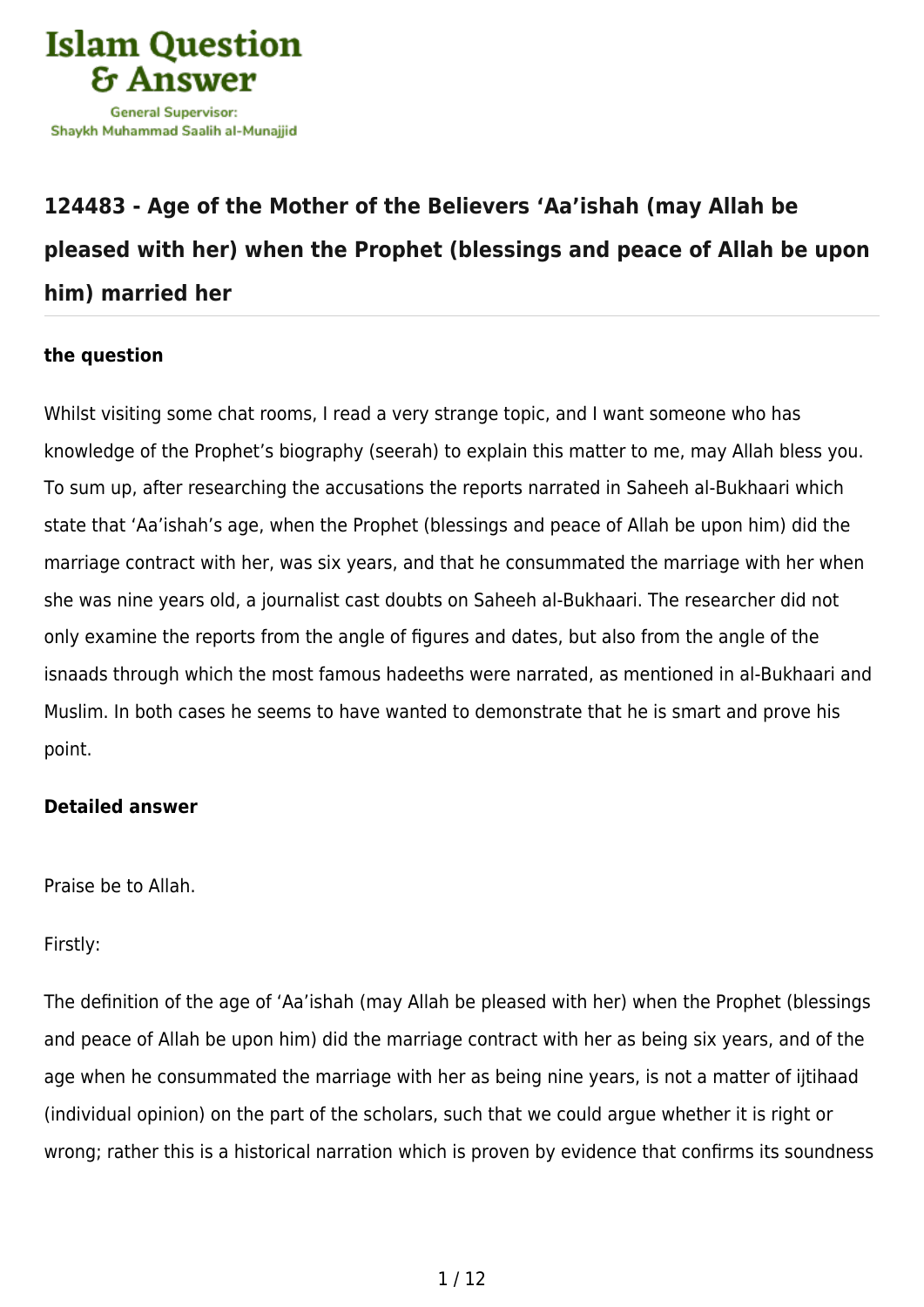

and the necessity of accepting it. That is for several reasons:

1.

It was narrated by the individual concerned herself, namely 'Aa'ishah (may Allah be pleased with her), and is not something that someone else said about her, or the description of a historian or hadeeth scholar. Rather it comes in the context of her speaking about herself (may Allah be pleased with her), when she said:

The Prophet (blessings and peace of Allah be upon him) married me when I was six years old. We came to Madinah and stayed among Banu'l-Haarith ibn Khazraj. I fell sick and lost my hair, (then I reovered) and my hair grew down to my earlobes. My mother Umm Roomaan came to me when I was on a swing and some of my friends were with me. She called me loudly and I went to her, and I did not know what she wanted of me. She took me by the hand and made me stand at the door of the house, as I was gasping for breath, until I had calmed down. Then she took some water and wiped my face and head with it, then she took me into the house. There were some women of the Ansaar in the house, who said: With good wishes and blessings and good luck. She handed me over to them and they adorned me, and suddenly I saw the Messenger of Allah (blessings and peace of Allah be upon him) at mid-morning, and they handed me over to him. At that time I was nine years old.

Narrated by al-Bukhaari, 3894; Muslim, 1422.

2.

This report from 'Aa'ishah (may Allah be pleased with her) is in the soundest of books after the Book of Allah, may He be exalted, namely the two Saheehs of al-Bukhaari and Muslim.

3.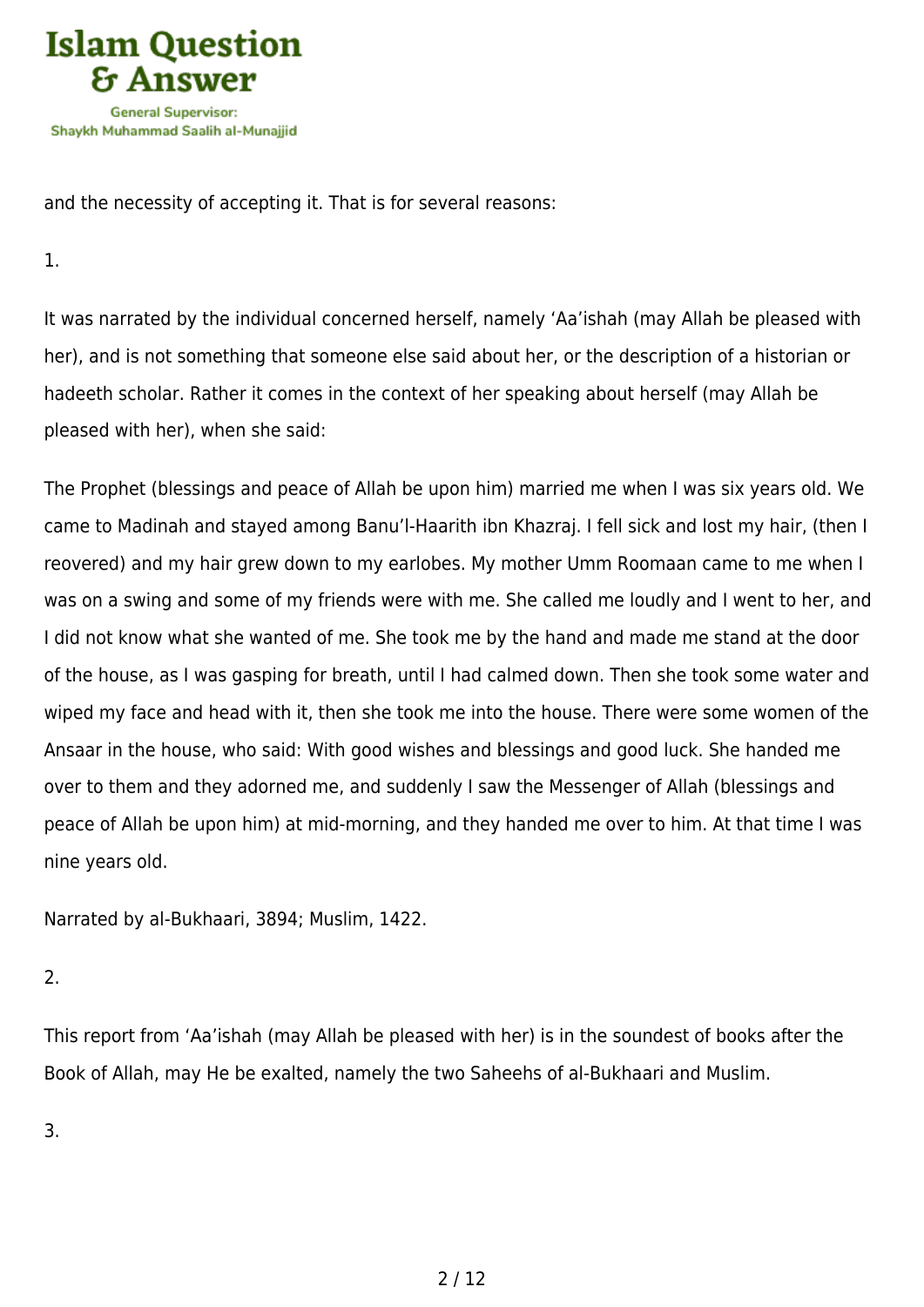

It was narrated from 'Aa'ishah (may Allah be pleased with her) via a number of isnaads (chains of narration), not by one isnaad only, as some ignorant people claim.

·The most well-known chain of narration is that of Hishaam ibn 'Urwah ibn az-Zubayr, from his father 'Urwah ibn az-Zubayr, from 'Aa'ishah (may Allah be pleased with her). This is one of the soundest narrations, as 'Urwah ibn az-Zubayr is one of the most well acquainted of people with 'Aa'ishah, because she was his maternal aunt.

·It was also narrated via another chain, by az-Zuhri from 'Urwah ibn az-Zubayr, from 'Aa'ishah. Narrated by Muslim, 1422.

·It was also narrated via another chain by al-A'mash, from Ibraaheem, from al-Aswad, from 'Aa'ishah, who said: "The Messenger of Allah (blessings and peace of Allah be upon him) married 'Aa'ishah when she was six years old and consummated the marriage with her when she was nine years old, and he died when she was eighteen years old. Narrated by Muslim, 1422.

·It was also narrated via another chain, from Muhammad ibn 'Amr, from Yahya ibn 'Abd ar-Rahmaan ibn Haatib, from 'Aa'ishah (may Allah be pleased with her). Narrated by Abu Dawood, 4937.

Shaykh Abu Ishaaq al-Huwayni compiled the names of those who followed 'Urwah ibn az-Zubayr, namely: al-Aswad ibn Yazeed, al-Qaasim ibn 'Abd ar-Rahmaan, al-Qaasim ibn Muhammad ibn Abi Bakr, 'Amrah bint 'Abd ar-Rahmaan, and Yahya ibn 'Abd ar-Rahmaan ibn Haatib.

He also compiled the names of those who followed Hishaam ibn 'Urwah in narrating this hadeeth. They were: Ibn Shihaab az-Zuhri and Abu Hamzah Maymoon, the freed slave of 'Urwah.

Then he named those who narrated it from Hishaam ibn 'Urwah among the scholars of Madinah. The reader should understand that this hadeeth is one of those that were also narrated by Hishaam in Madinah. They were: Abu'z-Zinnaad 'Abdullah ibn Dhakwaan and his son 'Abd ar-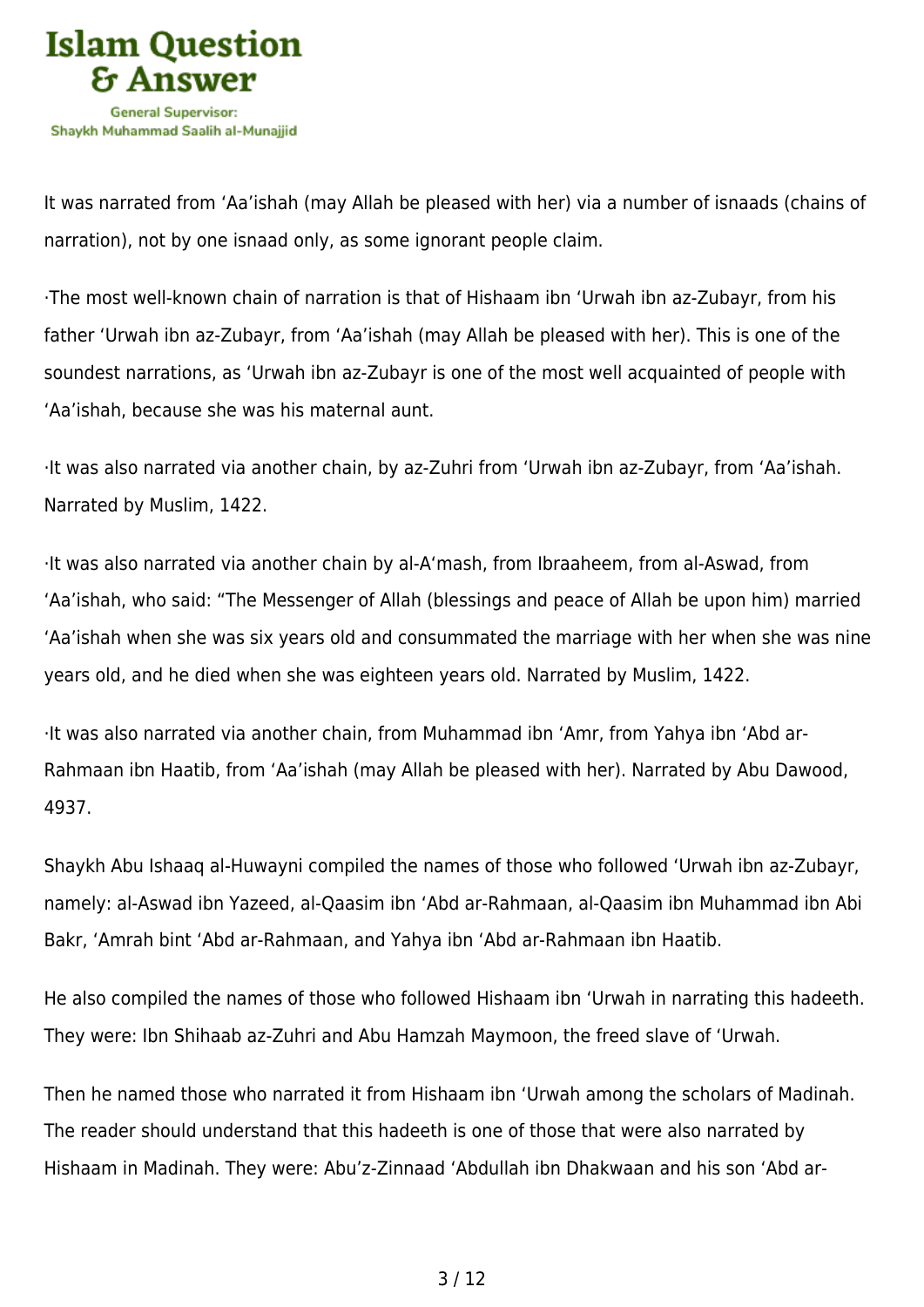

Rahmaan ibn Abi'z-Zinnaad, and 'Abdullah ibn Muhammad ibn Yahya ibn 'Urwah.

Among the people of Makkah (it was narrated by) Sufyaan ibn 'Uyaynah.

(It was also narrated by) Jareer ibn 'Abd al-Hameed ad-Dubbi among the people of ar-Rayy.

Among the people of Basra (it was narrated by): Hammaad ibn Salamah, Hammaad ibn Zayd, Wuhayb ibn Khaalid, and others.

See the lecture given by Shaykh Abu Ishaaq al-Huwayni (may Allah preserve him) discussing the ignorance of the one who wrote the article mentioned in the question, and the response to it, on the following link (in Arabic):

[http://www.islamway.com/?iw\\_s=Lesson&iw\\_a=view&lesson\\_id=86106](http://www.islamway.com/?iw_s=Lesson&iw_a=view&lesson_id=86106)

See also the following link (in Arabic):

## [http://www.islamway.com/?iw\\_s=Lesson&iw\\_a=view&lesson\\_id=86495](http://www.islamway.com/?iw_s=Lesson&iw_a=view&lesson_id=86495)

All of these lists are mentioned in order to ward off the specious argument of some ignorant people who say that Hishaam ibn 'Urwah was the only one who narrated it. Even if we accept [?} that Hishaam became confused at the end of his life, the correct view is that this accusation was made only by Abu'l-Hasan ibn al-Qattaan in Bayaan al-Wahm wa'l-Eehaam, and he was mistaken in doing so.

Adh-Dhahabi (may Allah have mercy on him) said:

Hishaam ibn 'Urwah was one of the prominent and authoritative scholars, but when he grew old his memory failed, although he did not get confused, and there is nothing valid in the view of Abu'l-Hasan ibn al-Qattaan, which suggests that he and Suhayl ibn Abi Saalih became confused and changed. Yes, the man changed a little and his memory was not as sound as it had been in his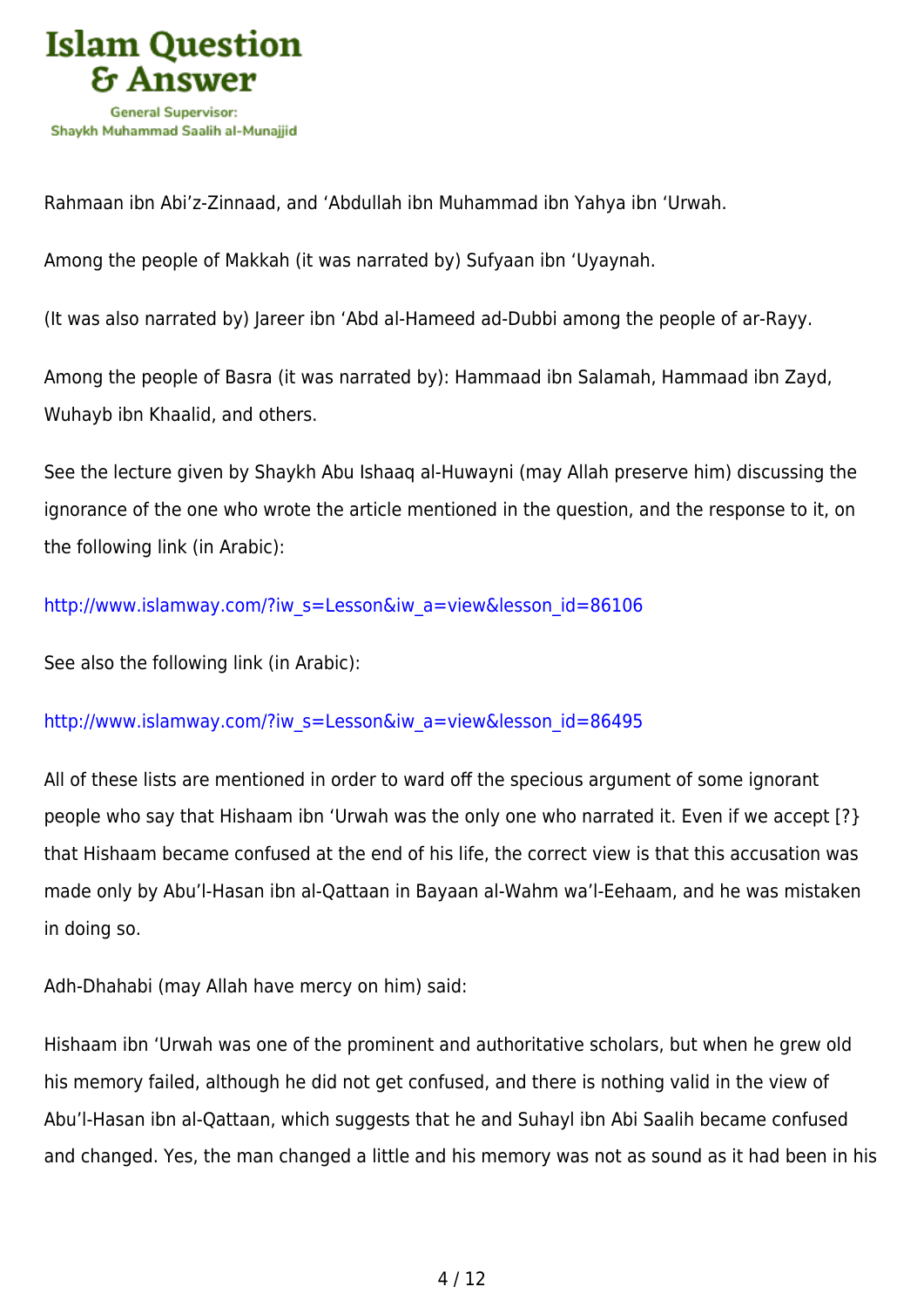

youth. He forgot some of the things he had memorized and he made some mistakes, but so what?! He was not infallible. When he came to Iraq at the end of his life he passed on a great deal of knowledge, among which were a few hadeeths that he did not remember well. Something similar happened to Maalik, Shu'bah, Wakee' and other senior, trustworthy narrators. So forget about this nonsense and mixing trustworthy scholars with weak narrators and those who became confused. Hishaam was Shaykh al-Islam, and may Allah help us against what Ibn al-Qattaan suggested and what 'Abd ar-Rahmaan ibn Kharaash said: Maalik did not approve of him because he got angry with him for going and narrating hadeeth in Iraq. End quote.

Mizaan al-I'tidaal, 4/301-302

4.

There are reports from people other than 'Aa'ishah that speak of the Prophet's marriage to her when she was nine years old. Among those who were her contemporaries and knew her better than others were the following:

Imam Ahmad narrated in al-Musnad, 6/112 from Muhammad ibn Bishr, who said: Muhammad ibn 'Amr told us: Abu Salamah and Yahya told us: When Khadeejah died, Khawlah bint Hakeem, the wife of 'Uthmaan ibn Maz'oon, came and said: O Messenger of Allah, why don't you get married? He said: To whom? She said: If you wish, a virgin, and if you wish, a previously married woman. He said: Who is the virgin? She said: The daughter of the dearest of Allah's creation to you: 'Aa'ishah bint Abi Bakr… And he mentioned the story in detail, including the fact that she was six years old when the marriage contract was done, and was nine years old when the marriage was consummated.

5.

This is what 'Aa'ishah narrated concerning herself, and it was conveyed by the narrators from her,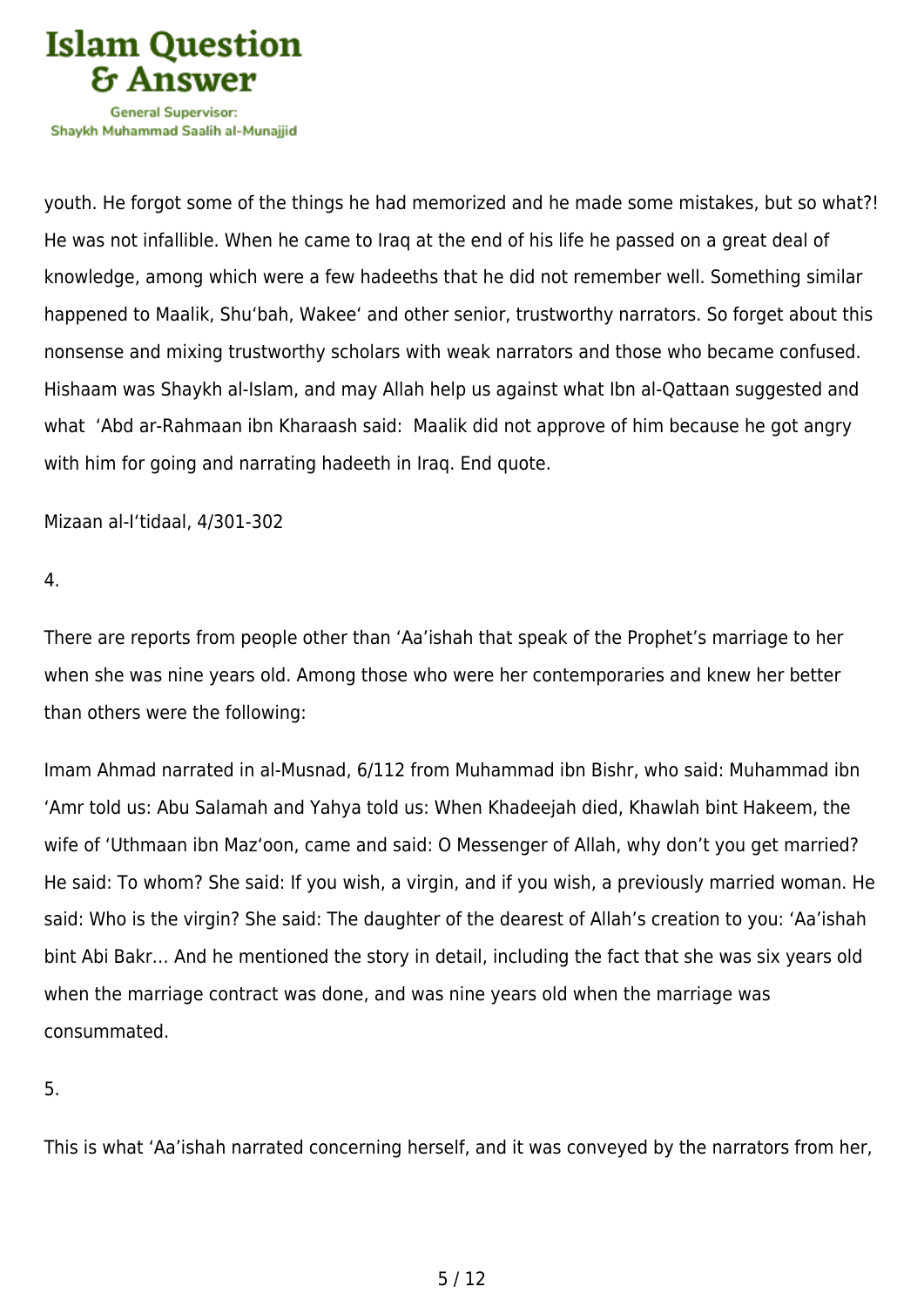

and it is what is stated in all the historical sources that give the biography of 'Aa'ishah (may Allah be pleased with her). There is no difference among them concerning that, and the matter was not subject to ijtihaad. When a person speaks about himself (or herself), no one has the right to suggest anything else.

6.

The historical sources are also agreed that 'Aa'ishah (may Allah be pleased with her) was born in Islam, four or five years after the Prophet's mission began.

Imam al-Bayhaqi (may Allah have mercy on him) said – commenting on the hadeeth, "I only ever remember my parents as following Islam"–:

'Aa'ishah (may Allah be pleased with her) was born in Islam, because her father became Muslim at the beginning of the Prophet's mission. It is proven from al-Aswad, from 'Aa'ishah (may Allah be pleased with her) that the Messenger of Allah (blessings and peace of Allah be upon him) married her when she was six years old, and consummated the marriage with her when she was nine years old, and he died when she was eighteen years old. But Asma' bint Abi Bakr was born during the Jaahiliyyah, and became Muslim when her father became Muslim. … According to what Abu 'Abdullah ibn Mandah said, narrating from Ibn Abi'z-Zinnaad, Asma' bint Abi Bakr was ten years older than 'Aa'ishah, and the mother of Asma' became Muslim later on. Asma' (may Allah be pleased with her) said: My mother came to me and she was (still) a mushrik. According to a hadeeth that she quoted, her name was Qateelah, from Banu Maalik ibn Hasal. She was not the mother of 'Aa'ishah. Asma' became Muslim when her father did, not her mother. With regard to 'Abd ar-Rahmaan ibn Abi Bakr, it seems that he was an adult when his parents became Muslim, but he did not follow them in becoming Muslim, until he became Muslim a long time after that. He was the oldest of the children of Abu Bakr. End quote.

As-Sunan al-Kubra, 6/203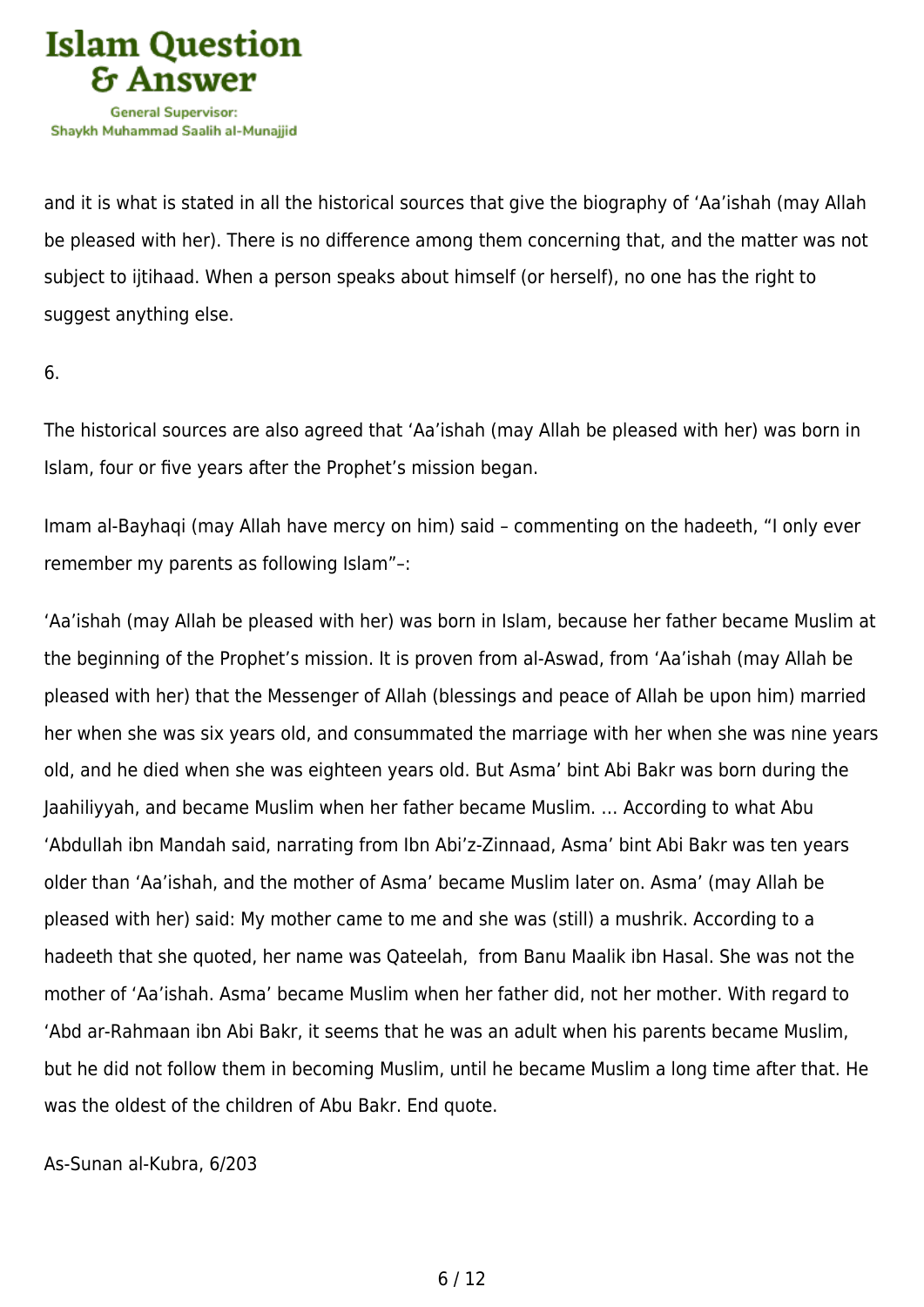

Adh-Dhahabi (may Allah have mercy on him) said:

'Aa'ishah is one of those who were born in Islam; she was eight years younger than Faatimah. She used to say: "I only ever remember my parents as following Islam". End quote.

Siyar A'laam an-Nubala', 2/139

Al-Haafiz Ibn Hajar (may Allah have mercy on him) said:

She – i.e., 'Aa'ishah – was born four or five years after the Prophet's mission began. End quote.

## Al-Isaabah, 8/16

Based on that, her age at the time of the Hijrah was eight or nine years. This is in accordance with the hadeeth quoted above from 'Aa'ishah herself.

7.

The historical sources are also agreed that the Prophet (blessings and peace of Allah be upon him) died when 'Aa'ishah was eighteen years old, so at the time of the Hijrah she must have been nine years old.

8.

The books of biography and history state that 'Aa'ishah (may Allah be pleased with her) died at the age of sixty-three years, in 57 AH. So before the Hijrah her age was 6 years. So if you round up or down – as is the custom of the Arabs in counting years – they round up or down the first and last years, so her age at the time of the Hijrah was eight years, and her age at the time when the Prophet (blessings and peace of Allah be upon him) married her, eight months after the Hijrah, was nine years.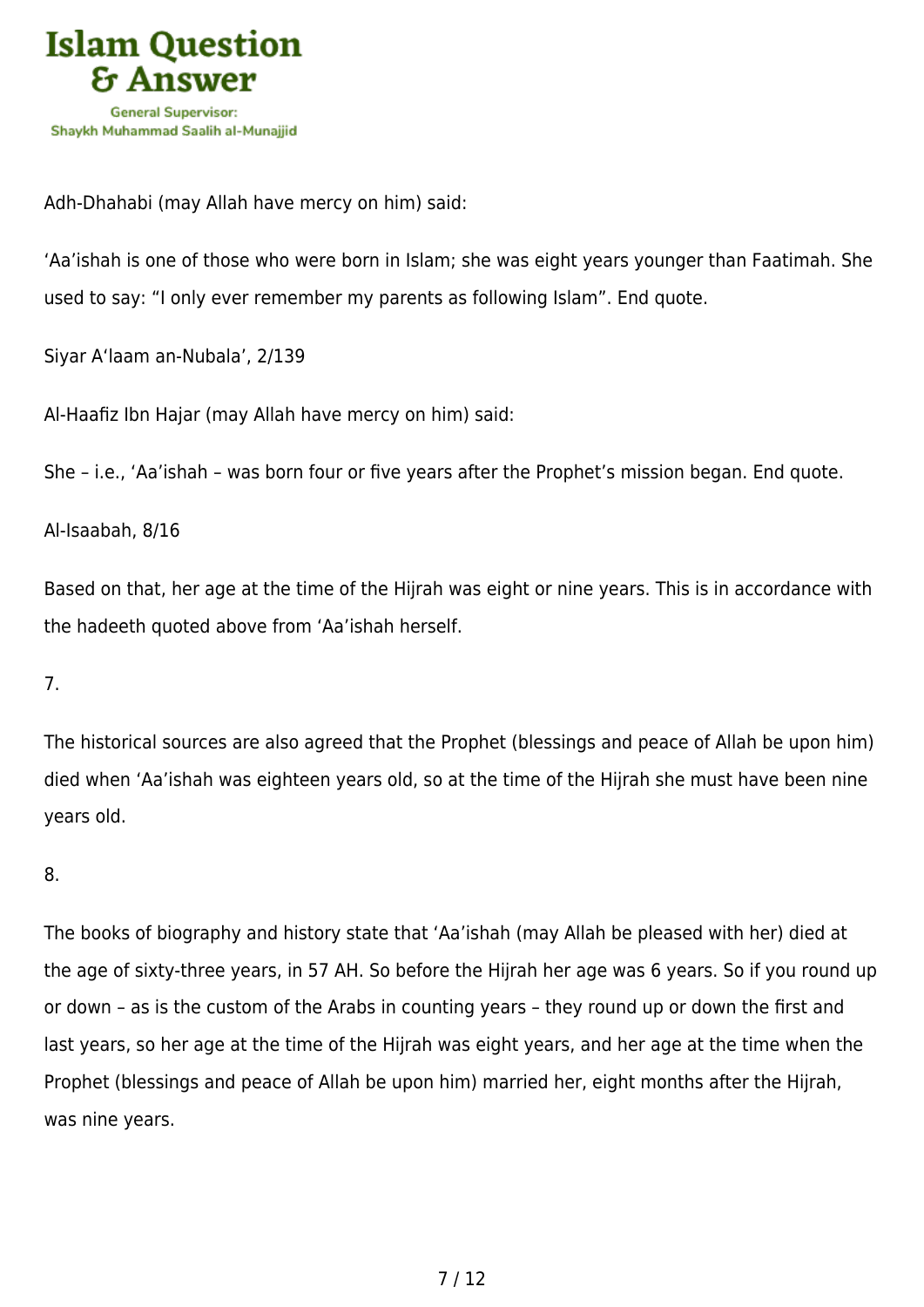

9.

The above is also in accordance with what the scholars have narrated concerning the difference in age between Asma' bint Abi Bakr and 'Aa'ishah (may Allah be pleased with her). Adh-Dhahabi (may Allah be pleased with him) said: She – i.e., Asma' – was ten or more years older than 'Aa'ishah (may Allah be pleased with her). End quote.

Siyar A'laam an-Nubala', 2/188

'Aa'ishah was born four or five years after the Prophet's mission began. Abu Na'eem said in Mu'jam as-Sahaabah that Asma' was born ten years before the Prophet's mission began. End quote.

So the difference in age between 'Aa'ishah and Asma' was fourteen or fifteen years. This is the view of adh-Dhahabi quoted above: She – i.e., Asma' – was ten or more years older than 'Aa'ishah (may Allah be pleased with her).

## 10.

Although we quote these numbers that are mentioned in the books of biography and history, what we mostly rely on is what is narrated with saheeh isnaads, not what we find in books quoted without any isnaad. But all of the reports are in accordance with the hadeeths with undoubtedly saheeh isnaads that we quoted at the beginning of this answer. Hence we quoted reports from the history books that support what we quoted above.

## Secondly:

As for the response to the author of the hostile article quoting as evidence what is narrated in some sources about the age difference between Asma' and 'Aa'ishah being ten years, we say:

That is not proven in terms of the isnaad or chain of narrators. If its isnaad is proven, then it may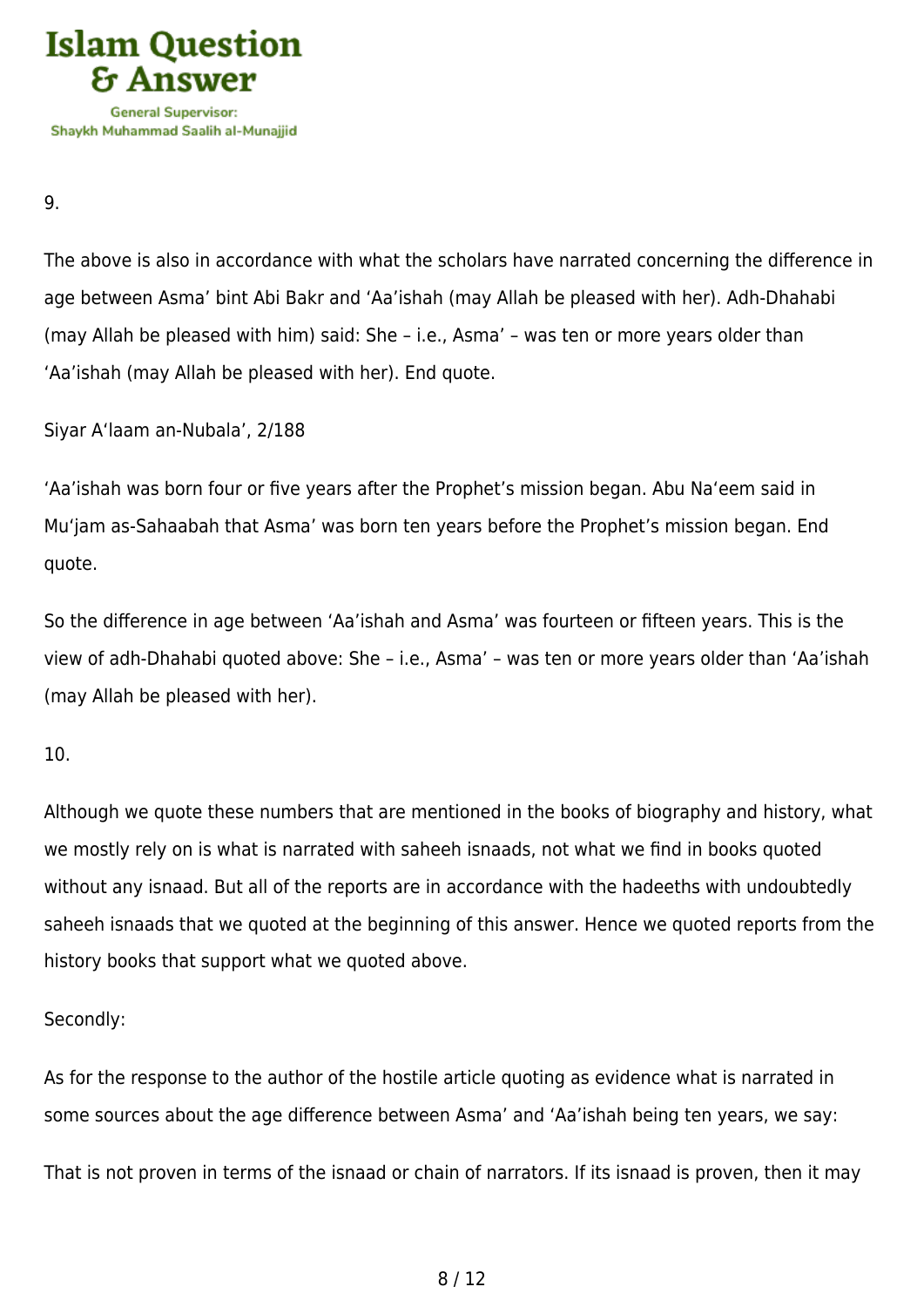

be understood in a manner that is in accordance with the definitive evidence mentioned above.

With regard to the isnaad or chain of narrators, it was narrated from 'Abd ar-Rahmaan ibn Abi'z-Zinnaad that he said: Asma' bint Abi Bakr was ten years older than 'Aa'ishah.

This report was narrated via two isnaads from al-Asma 'i from 'Abd ar-Rahmaan ibn Abi'z-Zinnaad.

The first isnaad was narrated by Ibn 'Asaakir in Tareekh Dimashq (69/10). He said: Abu'l-Hasan 'Ali ibn Ahmad al-Maaliki told us: Ahmad ibn 'Abd al-Waahid as-Sulami told us: My grandfather Abu Bakr told us: Abu Muhammad ibn Zabr told us: Ahmad ibn Sa'd ibn Ibraaheem az-Zuhri told us: Muhammad ibn Abi Safwaan told us: al-Asma'i told us, that Ibn Abi'z-Zinnaad said: … and he quoted the report.

The second isnaad was narrated by Ibn 'Abd al-Barr in al-Isti'aab fi Ma'rifat al-Ashaab (2/616): Ahmad ibn Qaasim told us: Muhammad ibn Mu'aawiyah told us; Ibraaheem ibn Moosa ibn Jameel told us: Ismaa 'eel ibn Ishaaq al-Qaadi told us: Nasr ibn 'Ali told us: al-Asma'i told us: Ibn Abi'z-Zinnaad told us: Asma' bint Abi Bakr, who was ten years or so older than 'Aa'ishah, said:…

If the fair-minded researcher thinks about this report it will become clear to him that accepting its apparent meaning and rejecting all the proven evidence to the contrary is an offence against knowledge and scholarship, for the following reasons:

1.

'Abd ar-Rahmaan ibn Abi'z-Zinnaad (100-174 AH) is the only one who stated that the difference in age between Asma' and 'Aa'ishah (may Allah be pleased with them both) was ten years. The evidence mentioned above, on the other hand, is abundant and was narrated from more than one of the Taabi'een. It is known that what is abundant takes precedence over that which is smaller.

2.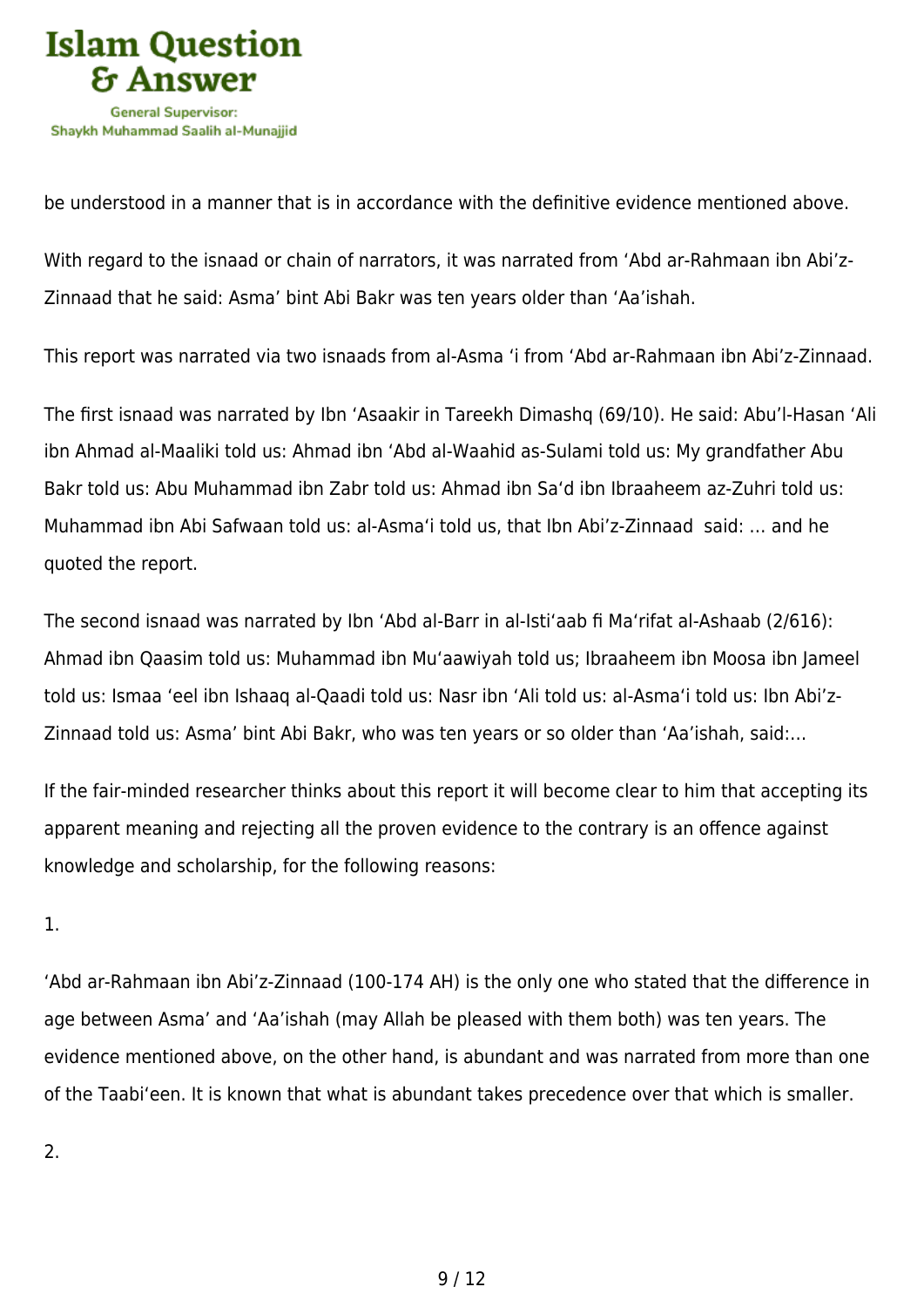

Most of the scholars regarded 'Abd ar-Rahmaan ibn Abi'z-Zinnaad himself as da'eef (weak). In his biography of him in Tahdheeb at-Tahdheeb (6/172), Imam Ahmad is quoted as saying concerning him: He is mudtarab al-hadeeth (his hadeeth is faulty). Ibn Ma'een is quoted as saying: He is not one of those whom the scholars of hadeeth quote as evidence. 'Ali ibn al-Madeeni is quoted as saying: Whatever he narrated in Madinah is saheeh, but whatever he narrated in Baghdad was corrupted by the Baghdadis. I saw 'Abd ar-Rahmaan – i.e., Ibn Mahdi – draw a line through the hadeeth of 'Abd ar-Rahmaan ibn Abi'z-Zinnaad. Abu Haatim said: His hadeeth may be written down but it may not be quoted as evidence. An-Nasaa'i said: His hadeeth cannot be quoted as evidence.

With regard to at-Tirmidhi describing him as thiqah (trustworthy) in his Sunan, following hadeeth no. 1755, this contradicts the criticism of the previous commentator, and criticism (of a narrator) takes precedence over praise, especially with regard to the reports that were narrated only by 'Abd ar-Rahmaan ibn Abi'z-Zinnaad , especially when he says something that is contrary to what is well-known in the books of the Sunnah and history.

3.

According to the report of Ibn 'Abd al-Barr, he said: "She (Asma') was ten years or so older than 'Aa'ishah." This report is more sound than the report of Ibn 'Asaakir, because Nasr ibn 'Ali, who narrated it from al-Asma'i in the isnaad of Ibn 'Abd al-Barr is thiqah (trustworthy), as it says in Tahdheeb at-Tahdheeb, 10/431. With regard to Muhammad ibn Abi Safwaan, the narrator from al-Asma'i in the isnaad of Ibn 'Asaakir, no one described him as trustworthy.

The words in the report of Ibn 'Abd al-Barr, "or so", indicate that he was not certain about (the difference in age) being ten years. This makes his report weak and it is not permissible for the fairminded researcher to reject the evidence quoted above for the sake of this uncertainty.

4.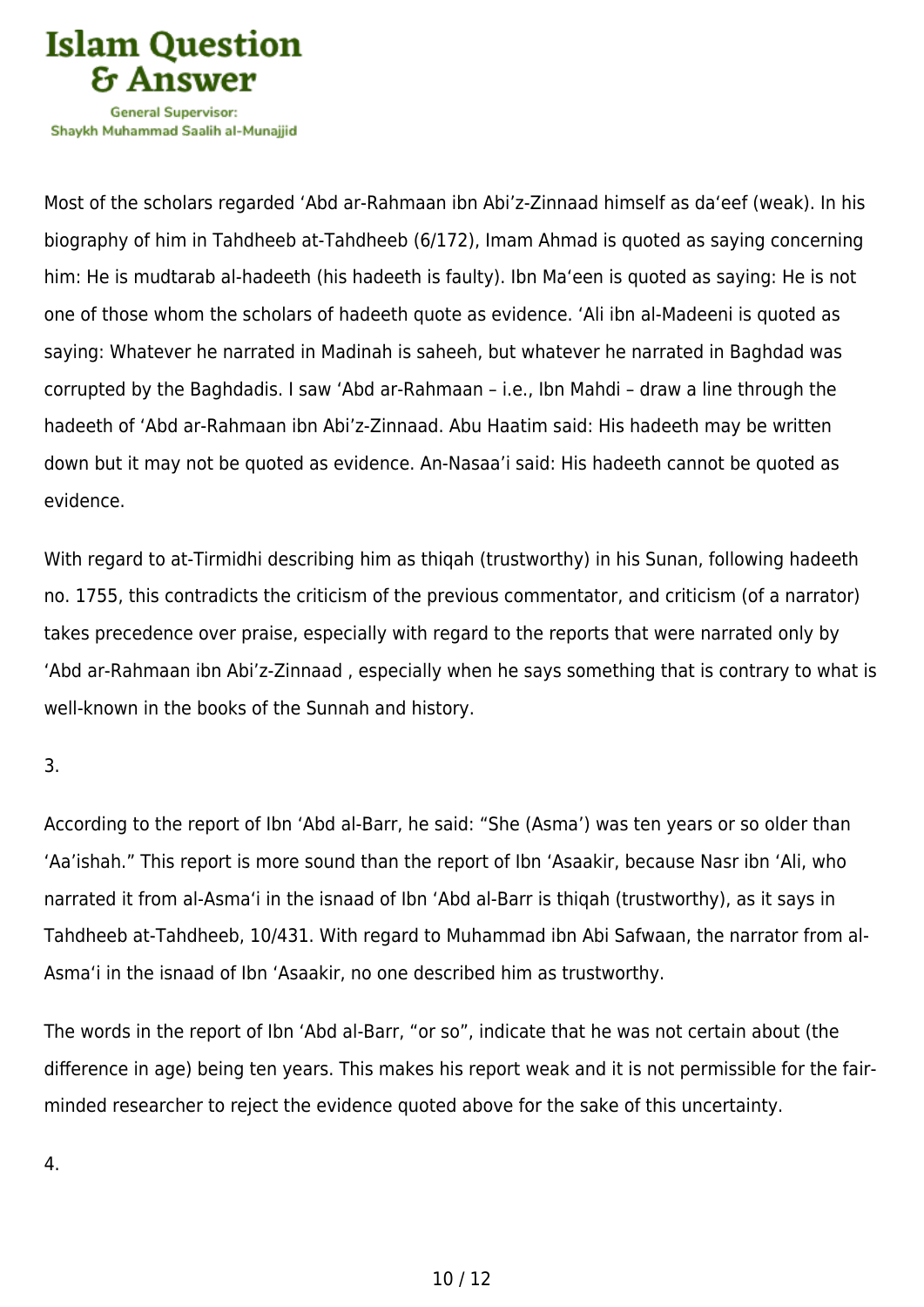

Moreover, it is possible to reconcile this report with the other reports by saying that Asma' was born six years or five years before the Prophet's mission began, and 'Aa'ishah was born four or five years after his mission began. When Asma' died in 73 AH, she was ninety-one or ninety-two years old, as was mentioned by adh-Dhahabi in Siyar A'laam an-Nubala', 3/380: Ibn Abi'z-Zinnaad said: She was ten years older than 'Aa'ishah. I (adh-Dhahabi) say: Based on that, her age would have been ninety-one years. Hishaam ibn 'Urwah, on the other hand, said: She lived for one hundred years and not one of her teeth fell out. End quote.

5.

It may also be said that Asma' was born approximately 14 years before the Prophet's mission began – which is what is affirmed by the author himself in his previous article – and that in the year of the Hijrah she was twenty-seven years old, and her age at the time of her death in 73 AH was one hundred years, so as to be in harmony with what the historical sources are agreed upon with regard to Asma' bint Abi Bakr, that she died in the same year in which her son 'Abdullah ibn az-Zubayr was killed (73 AH), and that she died at the age of one hundred years. Hishaam ibn 'Urwah said, narrating from his father: Asma' reached the age of one hundred years and not one of her teeth fell out and she remained alert all her life.

There follow the names of the sources that mention that:

Hilyat al-Awliya', 2/56

Mu'jam as-Sahaabah by Abi Na'eem al-Asbahaani

Al-Isti'aab by Ibn 'Abd al-Barr, 4/1783

Tareekh Dimashq by Ibn 'Asaakir, 69/8

Asad al-Ghaabah by Ibn al-Atheer, 7/12